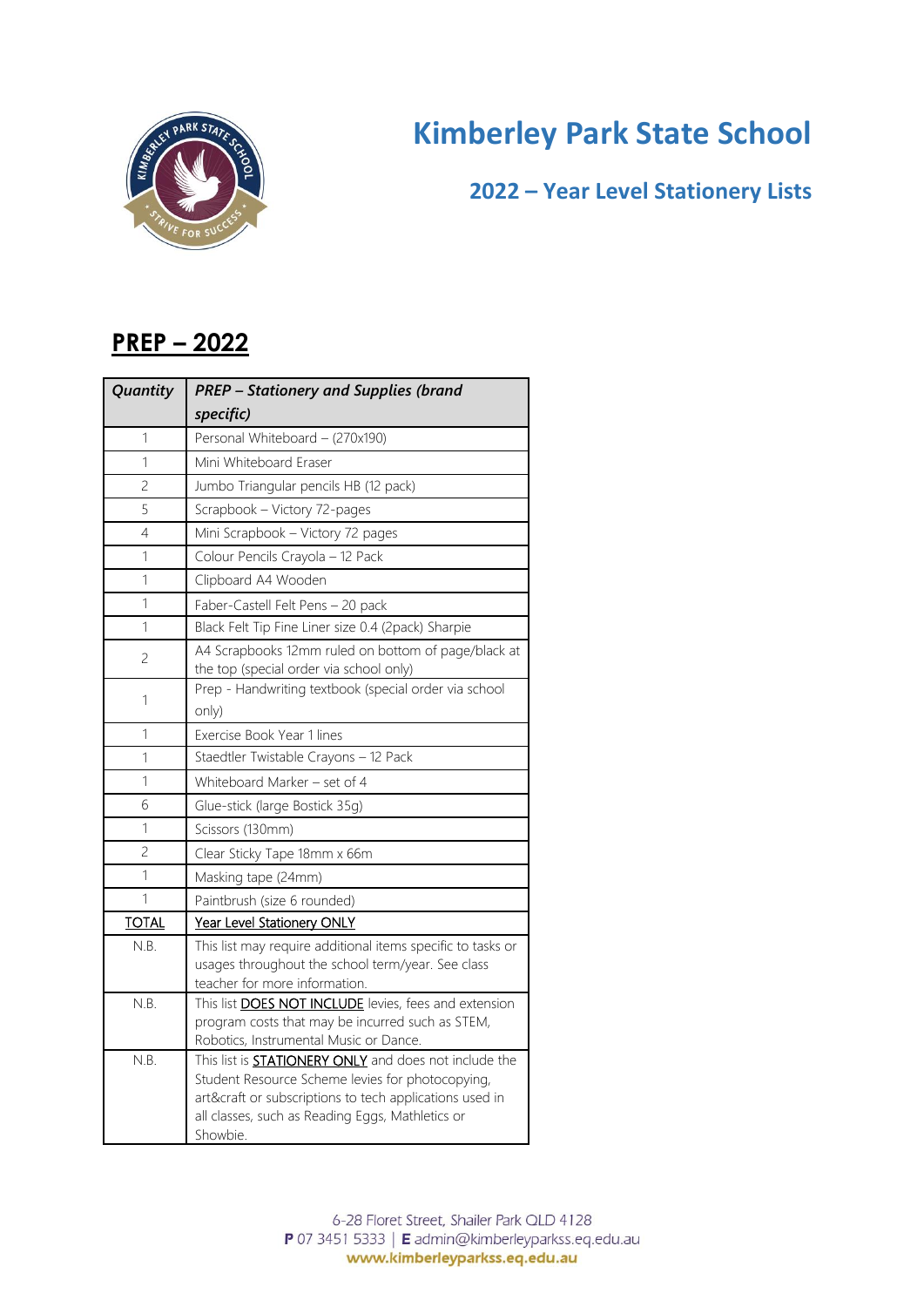### **YEAR ONE – 2022**

| Quantity       | YEAR 1 - Stationery and Supplies (brand specific)                                                                                                                                                                                        |
|----------------|------------------------------------------------------------------------------------------------------------------------------------------------------------------------------------------------------------------------------------------|
| 8              | Exercise Book - A4 size Year 2 lines 48pg                                                                                                                                                                                                |
| $\overline{c}$ | Faber-Castell Triangular pencils HB - 12 pack                                                                                                                                                                                            |
| 8              | Scrapbook - Victory 72-pages                                                                                                                                                                                                             |
| $\mathbf 1$    | Colour Pencils Crayola - 24 Pack (WET and DRY)                                                                                                                                                                                           |
| $\mathbf{1}$   | Black Felt Tip Fine Liner size 0.4 (2pack)                                                                                                                                                                                               |
| 4              | Staedtler Twistable Crayons - 12 Pack                                                                                                                                                                                                    |
| $\mathbf 1$    | Whiteboard Marker - set of 4 teachable brand                                                                                                                                                                                             |
| 8              | Glue-stick (large Bostick 35g)                                                                                                                                                                                                           |
| $\overline{4}$ | Large Eraser PVC free                                                                                                                                                                                                                    |
| $\mathbf 1$    | Clear Sticky Tape 18mm x 66m                                                                                                                                                                                                             |
| $\mathbf{1}$   | Pkt A4 Laminating sleeves                                                                                                                                                                                                                |
| $\mathbf{1}$   | Roll of clear contact                                                                                                                                                                                                                    |
| $\mathbf 1$    | Mini Whiteboard eraser                                                                                                                                                                                                                   |
| $\mathbf{1}$   | A4 Clip Board - Plastic                                                                                                                                                                                                                  |
| $\mathbf{1}$   | Whiteboard Marker - set of 4                                                                                                                                                                                                             |
| $\mathbf 1$    | Scissors (130mm) Red/Green Right/Left                                                                                                                                                                                                    |
| $\mathbf 1$    | Pencil Case - Large mesh                                                                                                                                                                                                                 |
| $\mathbf{1}$   | Micador - Qty 12 colour water paint palette                                                                                                                                                                                              |
| <b>TOTAL</b>   | Year Level Stationery ONLY                                                                                                                                                                                                               |
| N.B.           | This list may require additional items specific to tasks or usages<br>throughout the school term/year. See class teacher for more<br>information.                                                                                        |
| N.B.           | This list <b>DOES NOT INCLUDE</b> levies, fees and extension program<br>costs that may be incurred such as STEM, Robotics, Instrumental<br>Music or Dance.                                                                               |
| N.B.           | This list is <b>STATIONERY ONLY</b> and does not include the Student<br>Resource Scheme levies for photocopying, art&craft or subscriptions<br>to tech applications used in all classes, such as Reading Eggs,<br>Mathletics or Showbie. |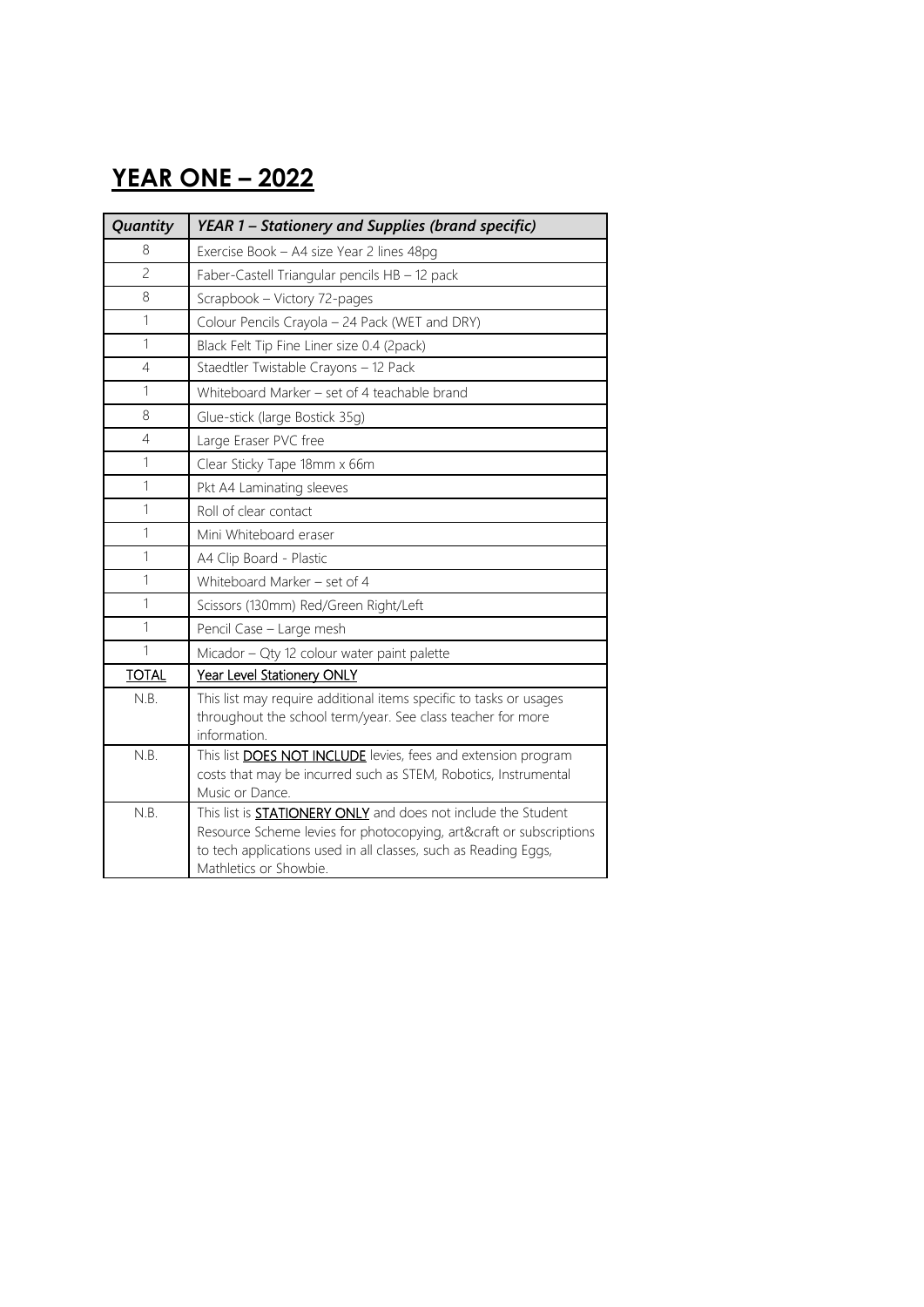### **YEAR TWO – 2022**

| Quantity       | YEAR 2 - Stationery and Supplies (brand specific)                                                                                                                                                                                        |
|----------------|------------------------------------------------------------------------------------------------------------------------------------------------------------------------------------------------------------------------------------------|
| 8              | Exercise Book - A4 size Year 2 lines 48pg                                                                                                                                                                                                |
| $\overline{c}$ | Faber-Castell pencils HB - 12 Pack                                                                                                                                                                                                       |
| 4              | Scrapbook - Victory 72-pages                                                                                                                                                                                                             |
| 4              | Mini Scrapbook - Victory 72-pages                                                                                                                                                                                                        |
| 4              | Exercise book - Yr 2 lined (small not A4)                                                                                                                                                                                                |
| 1              | Art Sketchbook - A4                                                                                                                                                                                                                      |
| $\mathbf 1$    | Display Folder - A4 clear front cover                                                                                                                                                                                                    |
| $\mathbf 1$    | Exercise book grid ruled                                                                                                                                                                                                                 |
| 4              | Colour Pencils Crayola - 12 Pack                                                                                                                                                                                                         |
| 2              | Faber-Castell Felt Pens - 20 pack                                                                                                                                                                                                        |
| $\overline{c}$ | Faber-Castell Highlighter Pens                                                                                                                                                                                                           |
| $\overline{c}$ | Staedtler Twistable Crayons - 12 Pack                                                                                                                                                                                                    |
| 1              | Whiteboard Marker - set of 4 teachable Brand                                                                                                                                                                                             |
| 2              | Glue-stick (large Bostick 35g)                                                                                                                                                                                                           |
| 1              | Large Eraser PVC free                                                                                                                                                                                                                    |
| 1              | Scissors (130mm)                                                                                                                                                                                                                         |
| 1              | Clear Sticky Tape 18mm x 66m                                                                                                                                                                                                             |
| 1              | Masking tape (24mm)                                                                                                                                                                                                                      |
| 1              | Micador 12 colour watercolour paint palette                                                                                                                                                                                              |
| $\overline{c}$ | Document Wallet - plastic                                                                                                                                                                                                                |
| 1              | Pack of playing cards                                                                                                                                                                                                                    |
| 1              | Pencil Case - Large mesh                                                                                                                                                                                                                 |
| <b>TOTAL</b>   | Year Level Stationery ONLY                                                                                                                                                                                                               |
| N.B.           | This list may require additional items specific to tasks or usages<br>throughout the school term/year. See class teacher for more                                                                                                        |
|                | information.                                                                                                                                                                                                                             |
| N.B.           | This list <b>DOES NOT INCLUDE</b> levies, fees and extension program<br>costs that may be incurred such as STEM, Robotics, Instrumental<br>Music or Dance.                                                                               |
| N.B.           | This list is <b>STATIONERY ONLY</b> and does not include the Student<br>Resource Scheme levies for photocopying, art&craft or<br>subscriptions to tech applications used in all classes, such as<br>Reading Eggs, Mathletics or Showbie. |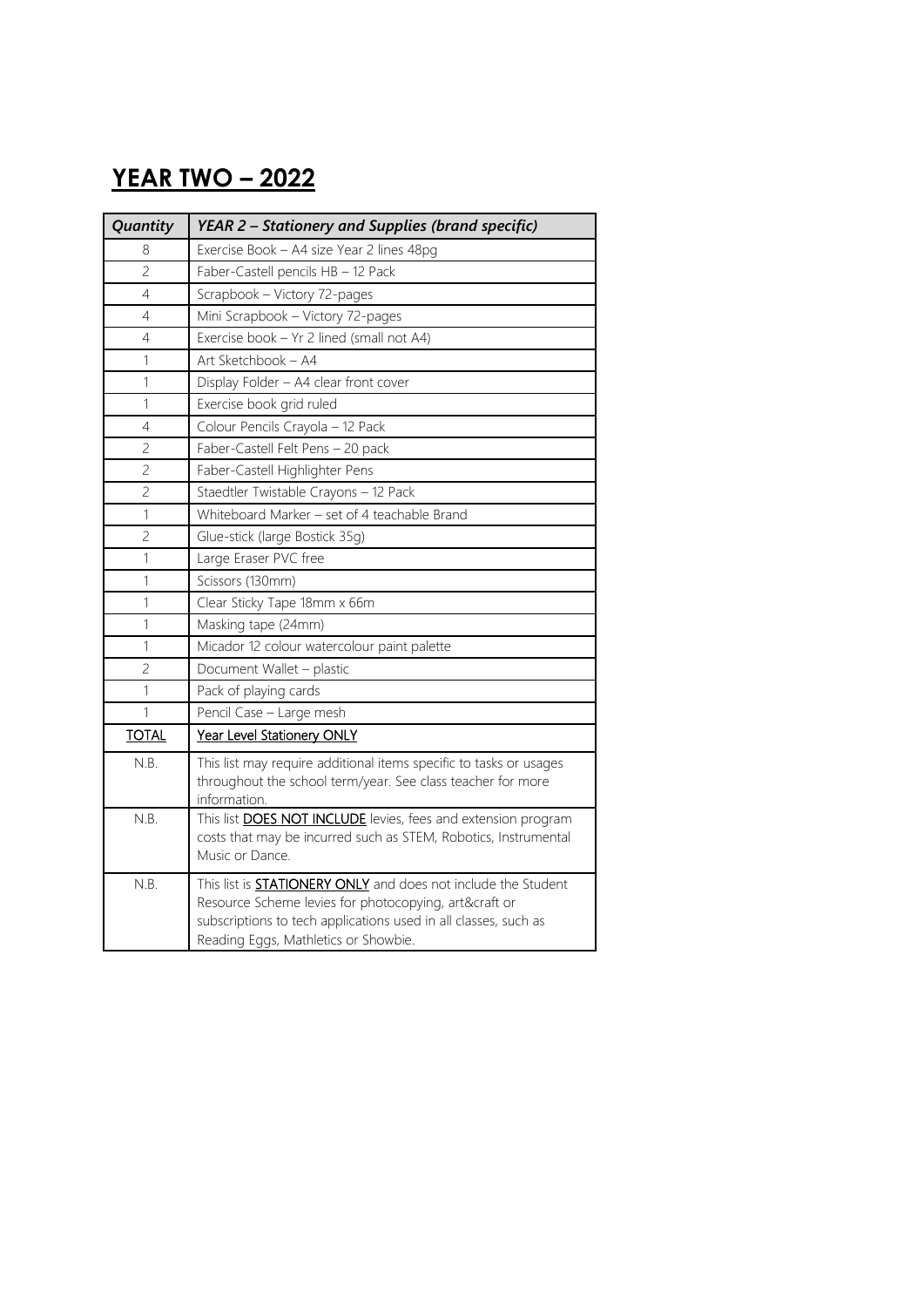# **YEAR THREE – 2022**

| Quantity       | YEAR 3 - Stationery and Supplies (brand specific)                                                                                                                                                                                        |
|----------------|------------------------------------------------------------------------------------------------------------------------------------------------------------------------------------------------------------------------------------------|
| 1              | Headphones with mic (no earbuds) NAPLAN QUALITY                                                                                                                                                                                          |
| 1              | Yr 3 - Handwriting Text Book - special order via school only                                                                                                                                                                             |
| 16             | Exercise Book - A4 size Year 3/4 lines 48pg                                                                                                                                                                                              |
| $\overline{c}$ | Faber-Castell pencils HB - 12 Pack                                                                                                                                                                                                       |
| 16             | Scrapbook - Victory 72-pages                                                                                                                                                                                                             |
| $\overline{c}$ | Colour Pencils Crayola - 12 Pack                                                                                                                                                                                                         |
| 1              | Staedtler Twistable Crayons - 12 Pack                                                                                                                                                                                                    |
| 1              | Faber-Castell Felt Pens - 20 pack                                                                                                                                                                                                        |
| $\overline{c}$ | Faber-Castell Highlighter Pen                                                                                                                                                                                                            |
| $\mathbf{1}$   | Whiteboard Marker - set of 4 teachable brand                                                                                                                                                                                             |
| 10             | Glue-stick (large Bostick 35g)                                                                                                                                                                                                           |
| 4              | Large Eraser PVC free                                                                                                                                                                                                                    |
| 1              | 30cm Ruler (wooden and with cm and mm)                                                                                                                                                                                                   |
| $\overline{c}$ | 2-hole Pencil Sharpener with a barrel                                                                                                                                                                                                    |
| 1              | Scissors (130mm)                                                                                                                                                                                                                         |
| $\overline{c}$ | Document Wallet - plastic                                                                                                                                                                                                                |
| 1              | Pack of playing cards                                                                                                                                                                                                                    |
| <b>TOTAL</b>   | Year Level Stationery ONLY                                                                                                                                                                                                               |
| N.B.           | This list may require additional items specific to tasks or usages<br>throughout the school term/year. See class teacher for more<br>information.                                                                                        |
| N.B.           | This list <b>DOES NOT INCLUDE</b> levies, fees and extension program<br>costs that may be incurred such as STEM, Robotics, Instrumental<br>Music or Dance.                                                                               |
| N.B.           | This list is <b>STATIONERY ONLY</b> and does not include the Student<br>Resource Scheme levies for photocopying, art&craft or<br>subscriptions to tech applications used in all classes, such as<br>Reading Eggs, Mathletics or Showbie. |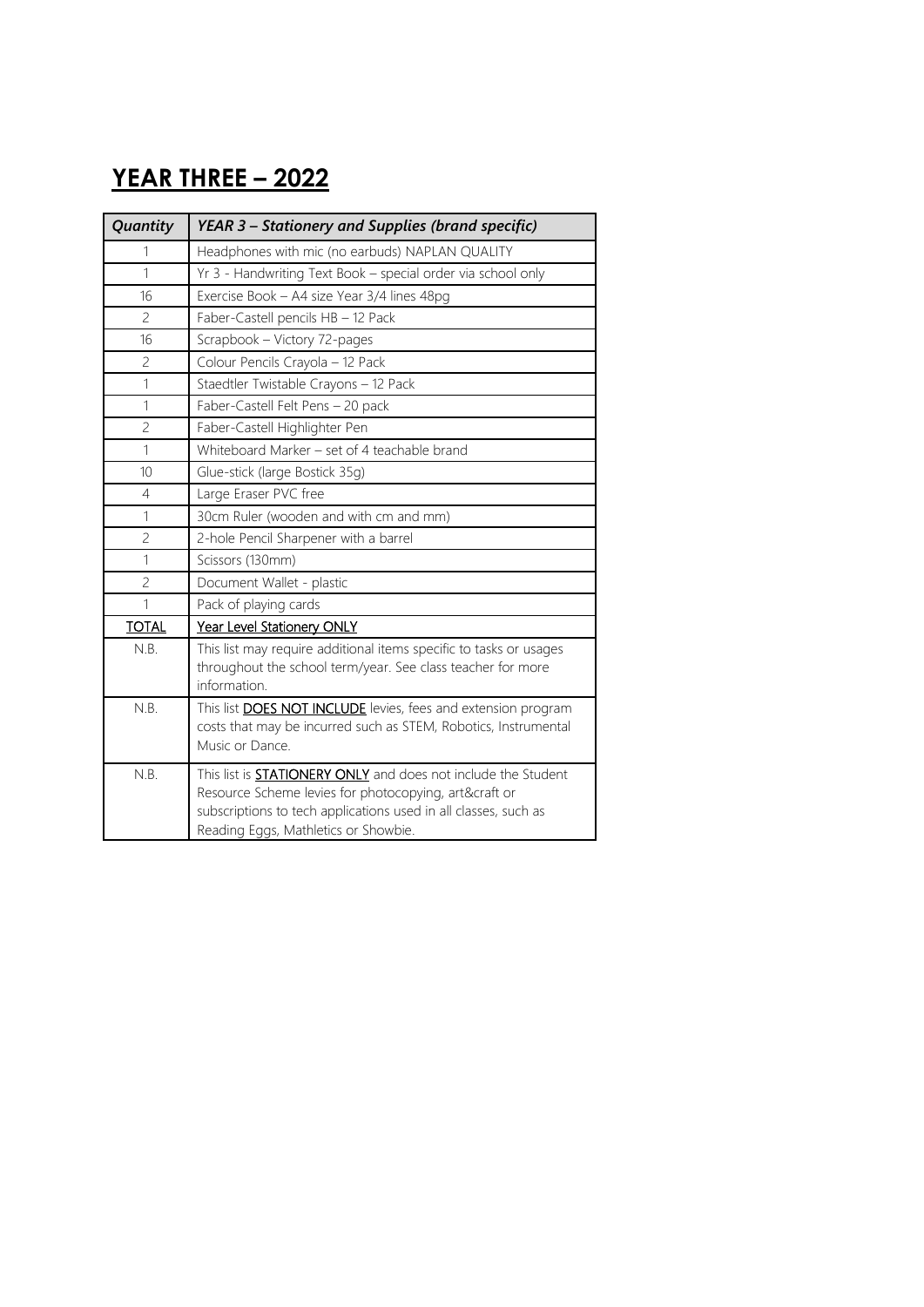## **YEAR FOUR – 2022**

| Quantity         | YEAR 4 - Stationery and Supplies (brand specific)                                                       |
|------------------|---------------------------------------------------------------------------------------------------------|
| 1                | Headphones with mic (no earbuds) NAPLAN QUALITY                                                         |
| 1                | USB 8GB                                                                                                 |
| 16               | Exercise Book - A4 size Year 3/4 line 96-page                                                           |
| 4                | Exercise Book - A4 size 10mm grid book                                                                  |
| 1                | LOTE Exercise Book - A4, 64-page feint ruled                                                            |
| 1                | Art Sketchbook - A4                                                                                     |
| 10               | Scrapbook - Victory 72-pages                                                                            |
| 1                | Display Folder - A4 clear front cover                                                                   |
| 1                | Clipboard A4 Plastic                                                                                    |
| 1                | Document Wallet - plastic (5 pack)                                                                      |
| $\overline{c}$   | Faber-Castell pencils HB - 12 Pack                                                                      |
| 2                | Colour Pencils Crayola - 12 Pack                                                                        |
| 1                | Faber-Castell Felt Pens - 20 pack                                                                       |
| 2                | Faber-Castell Highlighter Pen                                                                           |
| 1                | Whiteboard Marker - set of 4 teachable brand                                                            |
| 2                | Ballpoint Pen - Red                                                                                     |
| $\mathbf{1}$     | Black Felt Tip Fine Liner size 0.4 (2 pack)                                                             |
| 10 <sup>10</sup> | Glue-stick (large Bostick 35g)                                                                          |
| 4                | Large Eraser PVC free                                                                                   |
| 1                | 30cm Ruler (wooden and with cm and mm)                                                                  |
| 2                | 2-hole Pencil Sharpener with a barrel                                                                   |
| 1                | Scissors (130mm)                                                                                        |
| 1                | Pencil Case - Large mesh                                                                                |
| 1                | Pack of playing cards                                                                                   |
| <b>TOTAL</b>     | Year Level Stationery ONLY                                                                              |
| N.B.             | This list may require additional items specific to tasks or usages                                      |
|                  | throughout the school term/year. See class teacher for more<br>information.                             |
| N.B.             | This list <b>DOES NOT INCLUDE</b> levies, fees and extension program                                    |
|                  | costs that may be incurred such as STEM, Robotics, Instrumental                                         |
|                  | Music or Dance.                                                                                         |
| N.B.             | This list is <b>STATIONERY ONLY</b> and does not include the Student                                    |
|                  | Resource Scheme levies for photocopying, art&craft or                                                   |
|                  | subscriptions to tech applications used in all classes, such as<br>Reading Eggs, Mathletics or Showbie. |
|                  |                                                                                                         |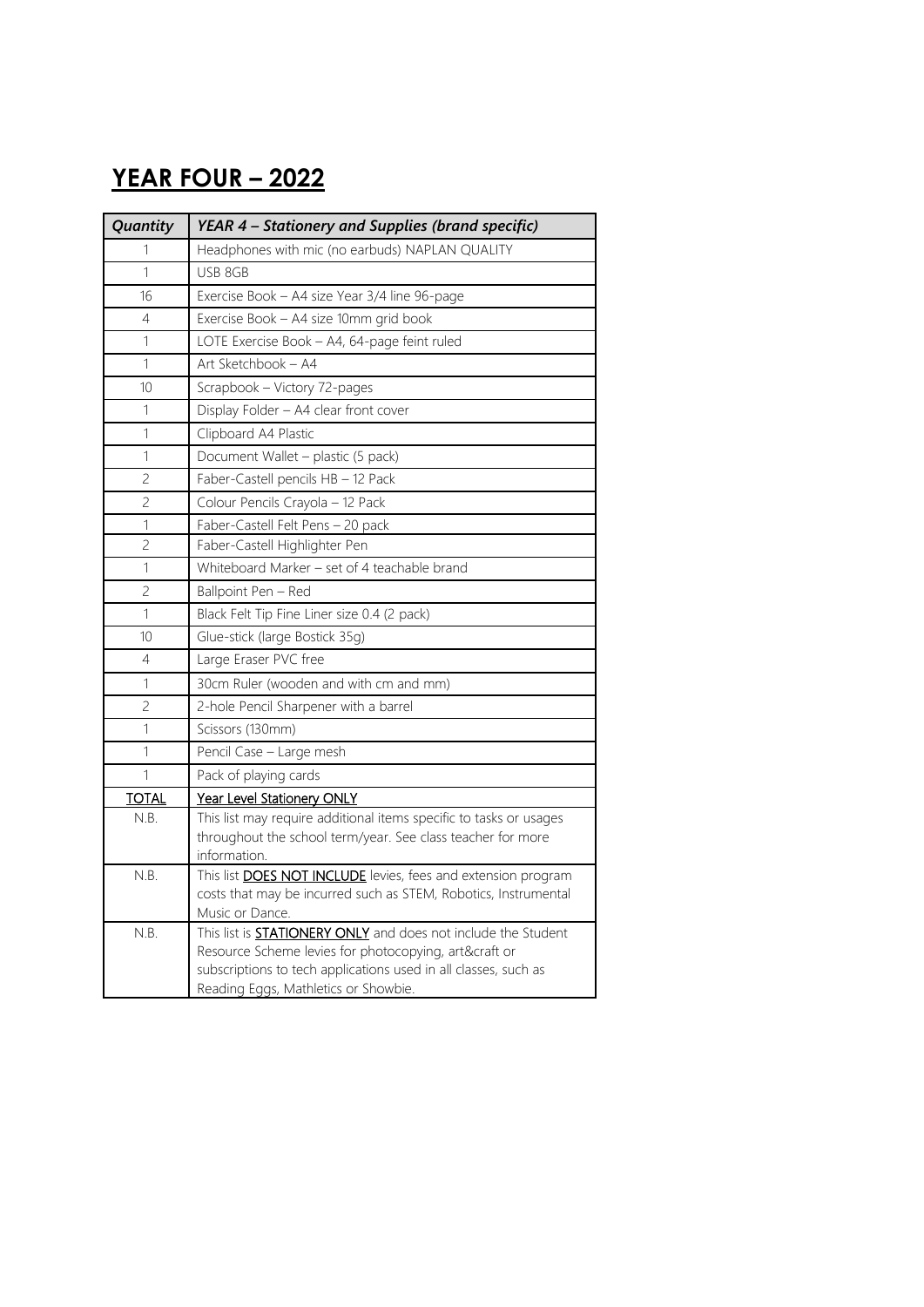## **YEAR FIVE – 2022**

| Quantity       | YEAR 5 - Stationery and Supplies (brand specific)                                                                                                                                                                                        |
|----------------|------------------------------------------------------------------------------------------------------------------------------------------------------------------------------------------------------------------------------------------|
| 1              | Headphones with mic (no earbuds) NAPLAN QUALITY                                                                                                                                                                                          |
| 1              | Calculator (replace as req or every 2nd year)                                                                                                                                                                                            |
| 16             | Exercise Book - A4, 96-page feint ruled 8mm                                                                                                                                                                                              |
| 4              | Exercise Book - A4 size 10mm grid book                                                                                                                                                                                                   |
| 1              | Exercise Book - A4, 64-page feint ruled                                                                                                                                                                                                  |
| 1              | Exercise Book - 3/4 line 96-page                                                                                                                                                                                                         |
| 4              | Scrapbook - Victory 72-pages                                                                                                                                                                                                             |
| $\overline{c}$ | Display Folder - A4 clear front cover                                                                                                                                                                                                    |
| 1              | Clipboard A4 Plastic                                                                                                                                                                                                                     |
| 1              | Document Wallet - Plastic                                                                                                                                                                                                                |
| 2              | Faber-Castell pencils HB - 12 Pack                                                                                                                                                                                                       |
| 2              | Colour Pencils Crayola - 12 Pack                                                                                                                                                                                                         |
| 1              | Faber-Castell Felt Pens - 20 pack                                                                                                                                                                                                        |
| 4              | Faber-Castell Highlighter Pen                                                                                                                                                                                                            |
| 1              | Whiteboard Marker - set of 4                                                                                                                                                                                                             |
| 2              | Ballpoint Pen - Red                                                                                                                                                                                                                      |
| 1              | Black Felt Tip Fine Liner size 0.4 (2pack)                                                                                                                                                                                               |
| 8              | Glue-stick (large Bostick 35g)                                                                                                                                                                                                           |
| 5              | Large Eraser PVC free                                                                                                                                                                                                                    |
| 2              | 30cm Ruler (wooden with cm and mm)                                                                                                                                                                                                       |
| 2              | 2-hole Pencil Sharpener with barrel                                                                                                                                                                                                      |
| 1              | Scissors (130mm)                                                                                                                                                                                                                         |
| 1              | 180degree protractor                                                                                                                                                                                                                     |
| 1              | Pencil Case - Large mesh                                                                                                                                                                                                                 |
| 1              | Plastic Compass                                                                                                                                                                                                                          |
| 1              | Pack of playing cards                                                                                                                                                                                                                    |
| <b>TOTAL</b>   | Year Level Stationery ONLY                                                                                                                                                                                                               |
| N.B.           | This list may require additional items specific to tasks or usages<br>throughout the school term/year. See class teacher for more<br>information.                                                                                        |
| N.B.           | This list <b>DOES NOT INCLUDE</b> levies, fees and extension<br>program costs that may be incurred such as STEM, Robotics,<br>Instrumental Music or Dance.                                                                               |
| N.B.           | This list is <b>STATIONERY ONLY</b> and does not include the<br>Student Resource Scheme levies for photocopying, art&craft or<br>subscriptions to tech applications used in all classes, such as<br>Reading Eggs, Mathletics or Showbie. |